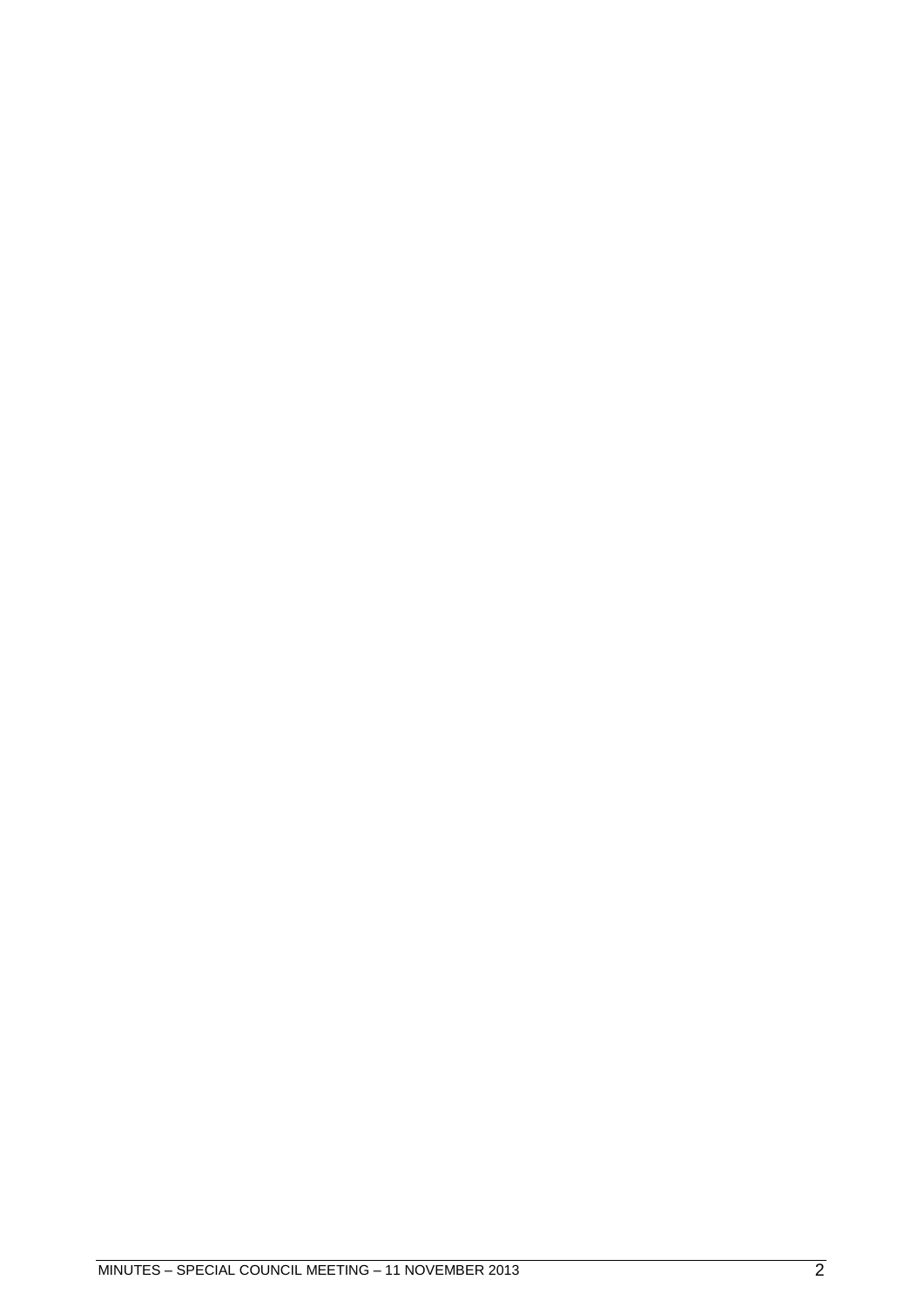# **Table of Contents**

| 1.    |                                                                   |  |
|-------|-------------------------------------------------------------------|--|
| 1.1   |                                                                   |  |
| 1.2   |                                                                   |  |
| 1.3   | Suspension of Standing Orders (undergoing the repeal process) - 5 |  |
| 1.4   |                                                                   |  |
| 1.5   |                                                                   |  |
|       |                                                                   |  |
|       |                                                                   |  |
| 2.    |                                                                   |  |
| 2.1   |                                                                   |  |
| 2.2   |                                                                   |  |
| 2.3   |                                                                   |  |
| 2.4   |                                                                   |  |
| 2.5   |                                                                   |  |
|       |                                                                   |  |
| 3.    |                                                                   |  |
| 3.1   |                                                                   |  |
| 4.    |                                                                   |  |
| 4.1   |                                                                   |  |
| 4.2   |                                                                   |  |
| 5.    |                                                                   |  |
|       |                                                                   |  |
| 6.    |                                                                   |  |
| 7.    |                                                                   |  |
|       |                                                                   |  |
| 8.    | ANNOUNCEMENTS BY PRESIDING MEMBER WITHOUT DISCUSSION7             |  |
| 9.    |                                                                   |  |
| 9.3   |                                                                   |  |
| 9.3.1 |                                                                   |  |
|       |                                                                   |  |
| 10.   |                                                                   |  |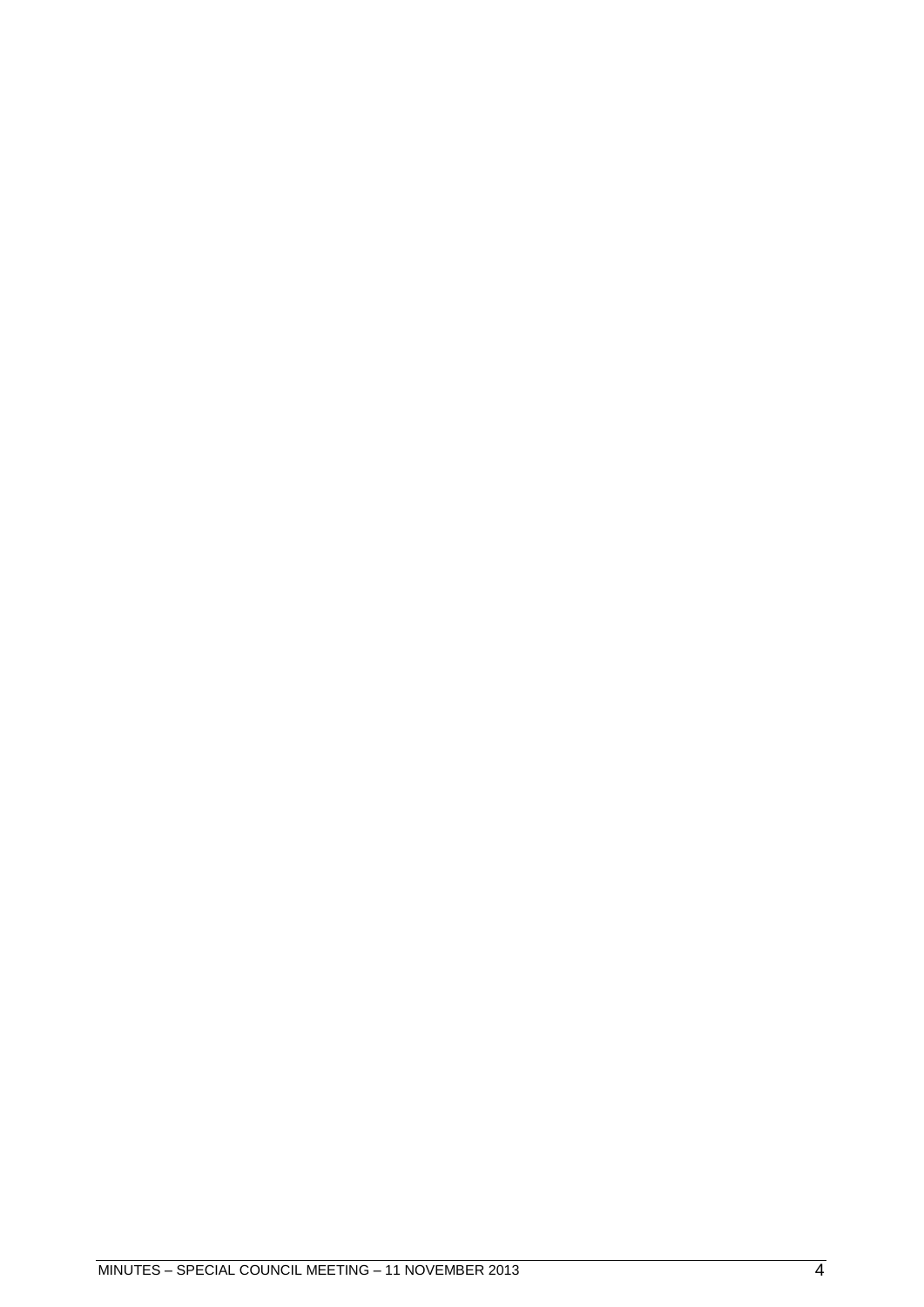

# SHIRE OF YORK

#### THE SPECIAL MEETING OF THE COUNCIL HELD ON MONDAY, 11 NOVEMBER, 2013, COMMENCING AT 5.00PM IN THE COUNCIL CHAMBERS, YORK TOWN HALL, YORK

The York Shire Council acknowledges the traditional owners of the land on which this meeting will be held.

# <span id="page-4-0"></span>**1. OPENING**

- <span id="page-4-1"></span>1.1 Declaration of Opening *Cr Matthew Reid, Shire President, declared the meeting open at 5.00pm.*
- <span id="page-4-2"></span>1.2 Disclaimer

The Shire President advised the following:

*"I wish to draw attention to the Disclaimer Notice contained within the agenda document and advise members of the public that any decisions made at the meeting today, can be revoked, pursuant to the Local Government Act 1995.* 

*Therefore members of the public should not rely on any decisions until formal notification in writing by Council has been received. Any plans or documents in agendas and minutes may be subject to copyright. The express permission of the copyright owner must be obtained before copying any copyright material."*

<span id="page-4-3"></span>1.3 Suspension of Standing Orders (undergoing the repeal process) – Clauses 1 to 19 excluding Clause 8.5.1 which states *"No person is to use any electronic, visual or vocal recording device or instrument to record the proceedings of the Council or a committee without the written permission of the Council."*

Moved: Cr Duperouzel; Seconded: Cr Smythe

*That the Local Law Standing Orders, excluding Clause 8.5.1 be suspended for the purpose of expediting the Council Meeting.*

*Carried: 4/0*

<span id="page-4-4"></span>1.4 Announcement of Visitors *Nil*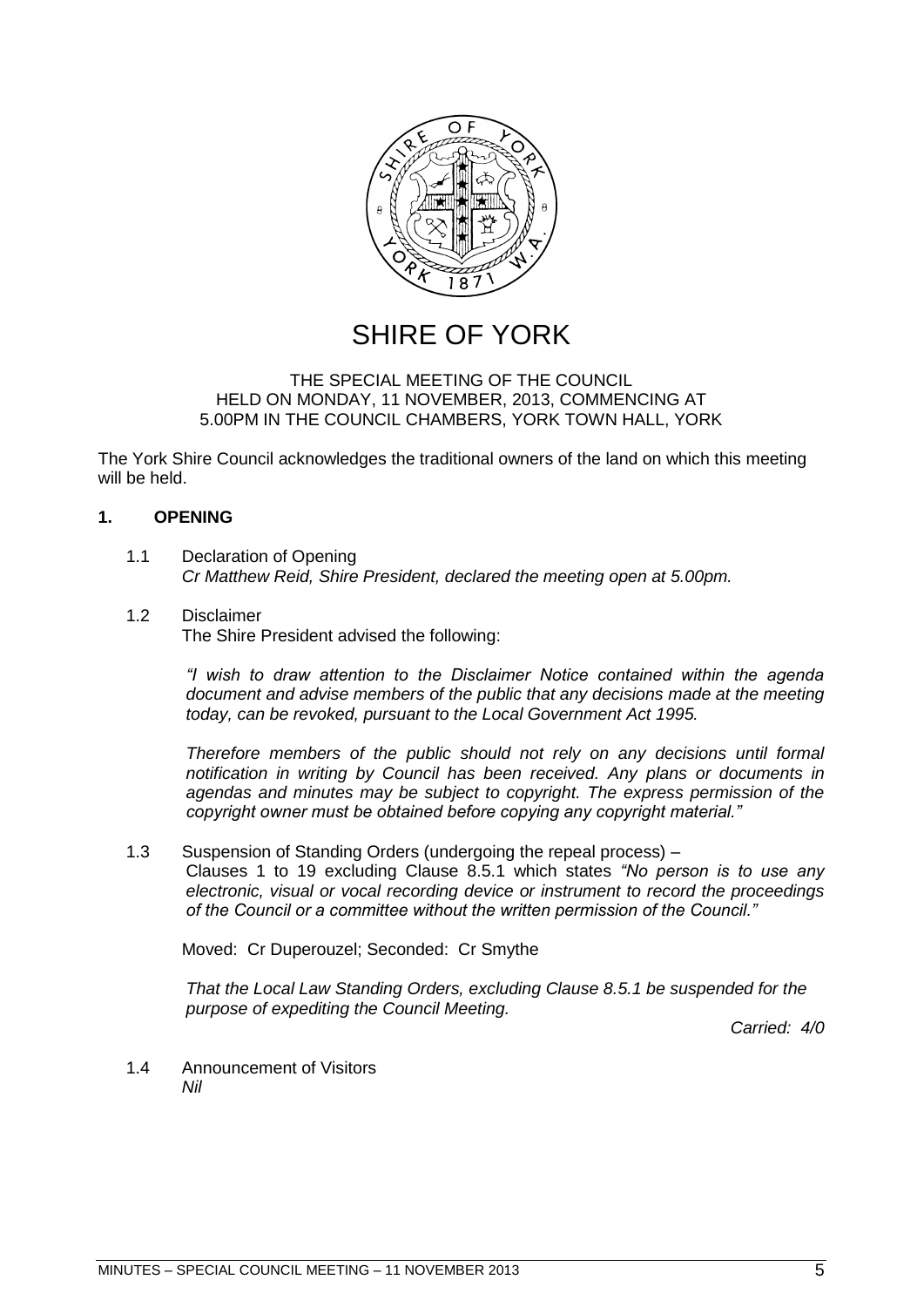<span id="page-5-1"></span><span id="page-5-0"></span>1.5 Declarations of Interest that Might Cause a Conflict

Financial Interest *Nil*

Disclosure of Interest that May Affect Impartiality *Nil*

# <span id="page-5-3"></span><span id="page-5-2"></span>**2. ATTENDANCE**

# <span id="page-5-4"></span>2.1 Members

*Cr Matthew Reid, Shire President; Cr Mark Duperouzel, Deputy Shire President Cr Denese Smythe, Cr David Wallace*

- <span id="page-5-5"></span>2.2 Staff *Ray Hooper, Chief Executive Officer; Graham Lantzke, Manager Works & Projects*
- <span id="page-5-6"></span>2.3 Apologies *Cr Hooper*
- <span id="page-5-7"></span>2.4 Leave of Absence Previously Approved *Cr Boyle*
- <span id="page-5-8"></span>2.5 Number of People in Gallery at Commencement of Meeting *There were nil people in the Gallery at the commencement of the meeting.*

## <span id="page-5-9"></span>**3. RESPONSE TO PREVIOUS PUBLIC QUESTIONS TAKEN ON NOTICE**

<span id="page-5-10"></span>3.1 Previous Public Questions Taken on Notice *Nil*

# <span id="page-5-11"></span>**4. PUBLIC QUESTION TIME**

*Public Question Time commenced at 5.02pm*

<span id="page-5-12"></span>4.1 Written Questions – Current Agenda

# **Mrs Tanya Richardson**

#### **Question 1**

Why is a Special Council Meeting required for this item as opposed to it appearing on the Ordinary Council Meeting Agenda?

#### **Response:**

To ensure sealing can be done as soon as works are ready.

#### **Question 2:**

Please advise why there are no appendices?

#### **Response:**

No appendix as Tender documents are confidential.

<span id="page-5-13"></span>4.2 Public Question Time *Nil*

*Public Question Time was declared closed by the Shire President at 5.04pm*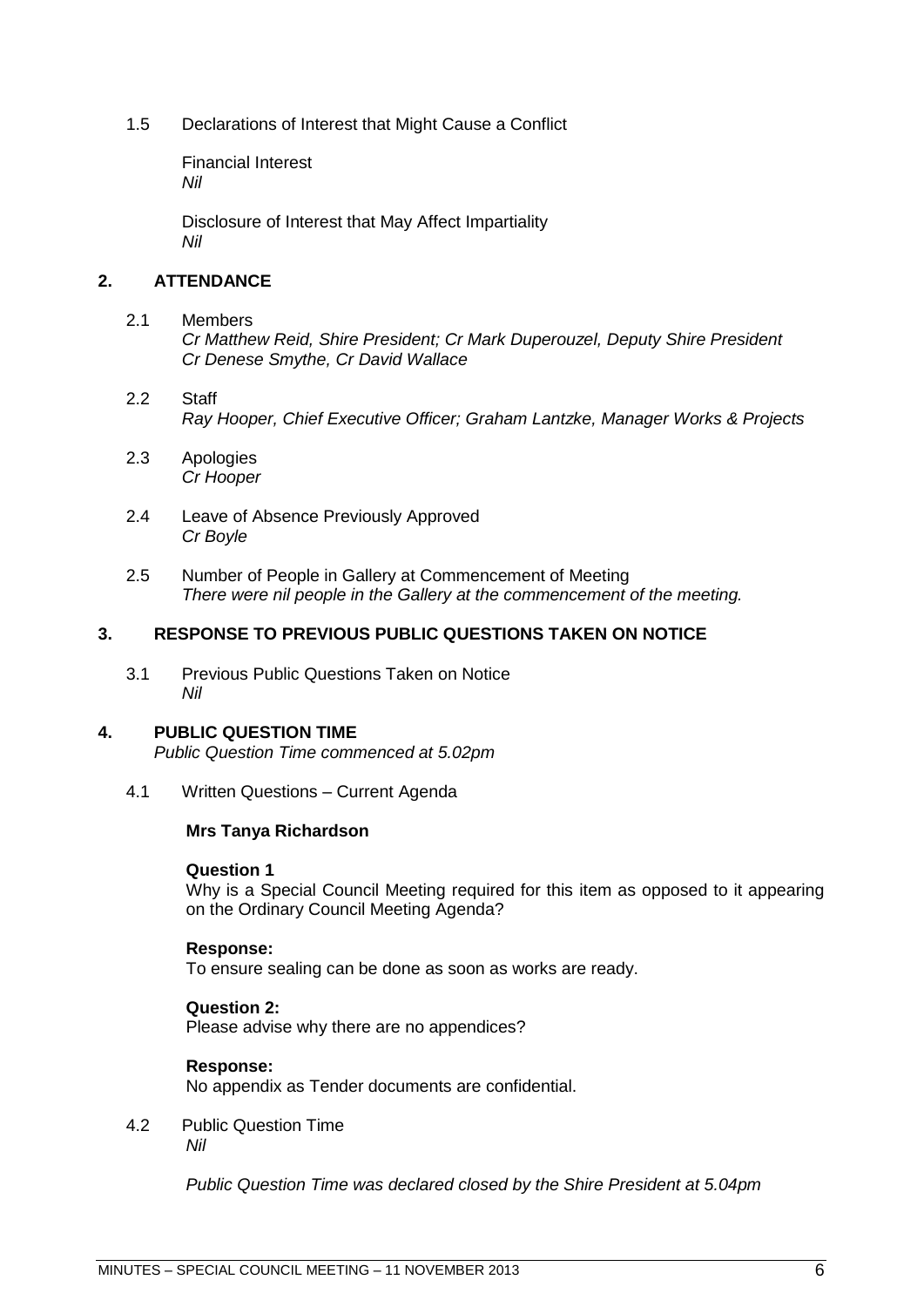- <span id="page-6-0"></span>**5. APPLICATIONS FOR LEAVE OF ABSENCE**  *Nil*
- <span id="page-6-1"></span>**6. PETITIONS / PRESENTATIONS / DEPUTATIONS** *Nil*
- <span id="page-6-2"></span>**7. CONFIRMATION OF MINUTES OF PREVIOUS MEETING** *Nil*
- <span id="page-6-3"></span>**8. ANNOUNCEMENTS BY PRESIDING MEMBER WITHOUT DISCUSSION** *Nil*
- <span id="page-6-4"></span>**9. OFFICER'S REPORTS**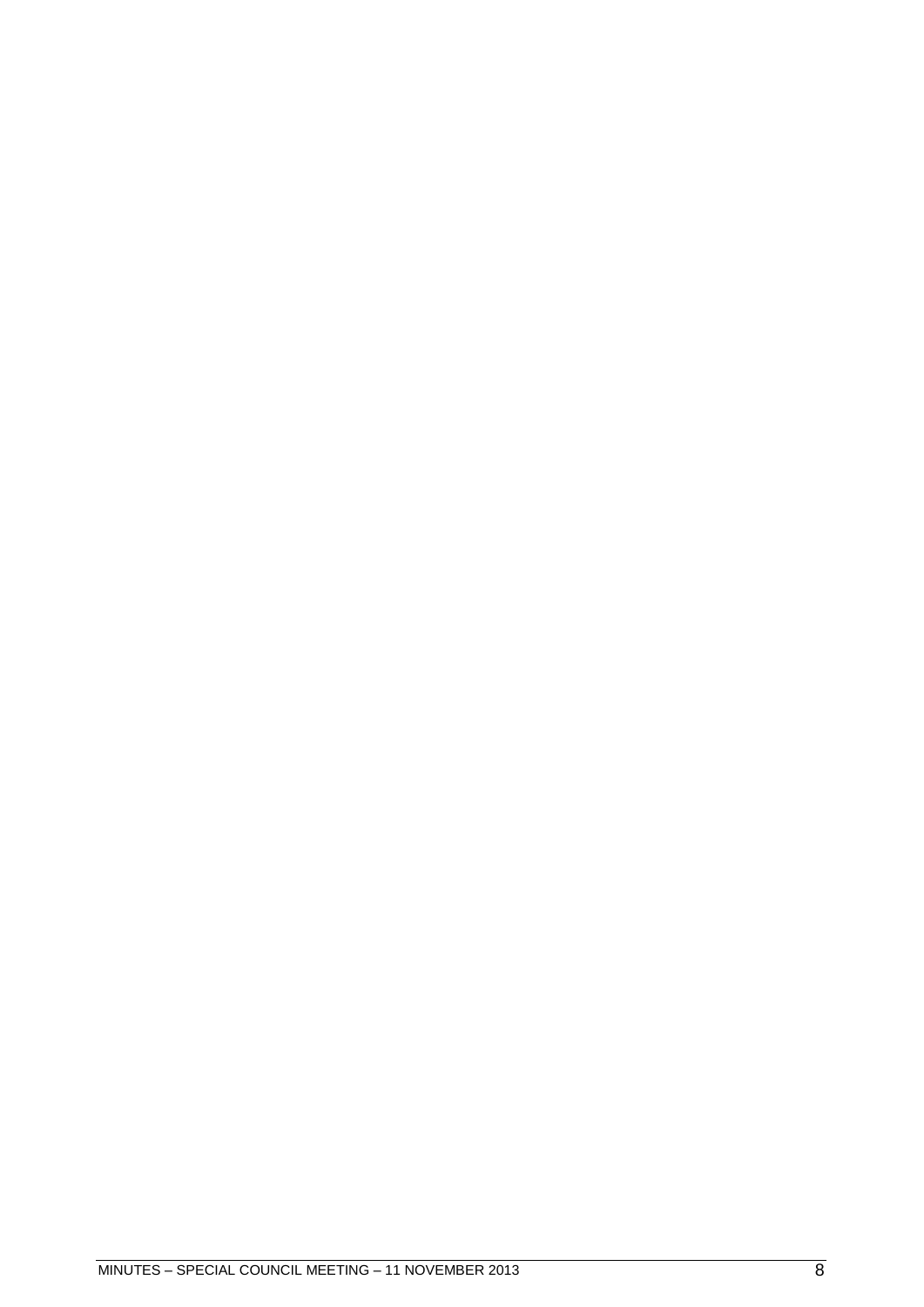# <span id="page-8-0"></span>**9.3 Works Reports**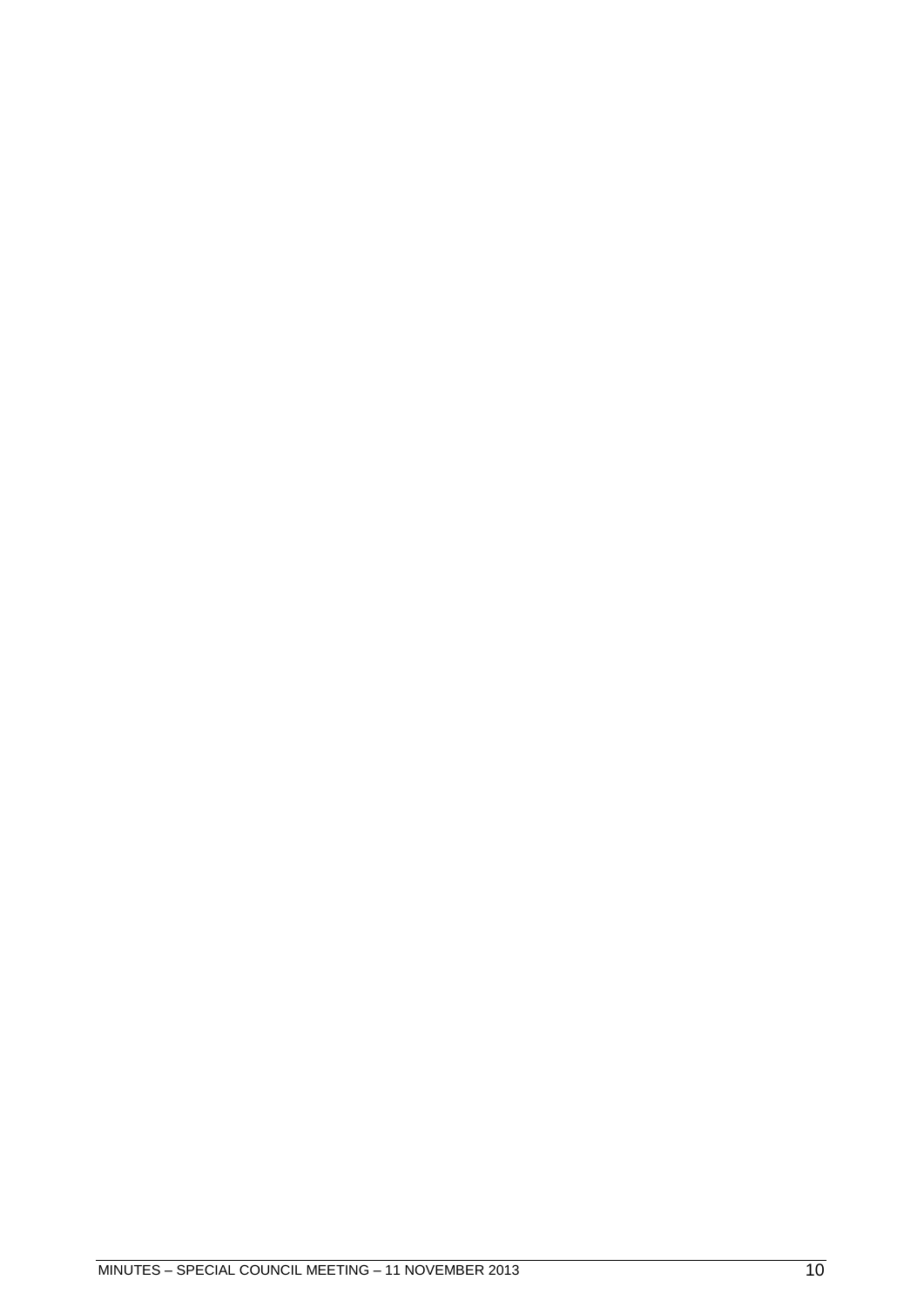## **9. OFFICER'S REPORTS**

#### **9.3 WORKS REPORTS**

<span id="page-10-0"></span>**9.3.1 Tender 03-1314 Bituminous Surfaces**

| <b>FILE NO:</b>                | <b>AS.TEN.39</b>                     |
|--------------------------------|--------------------------------------|
| <b>COUNCIL DATE:</b>           | 18 November 2013                     |
| <b>REPORT DATE:</b>            | 6 November 2013                      |
| <b>LOCATION/ADDRESS:</b>       | <b>Whole Of Shire</b>                |
| <b>APPLICANT:</b>              | <b>Not Applicable</b>                |
| <b>SENIOR OFFICER:</b>         | Ray Hooper, CEO                      |
| <b>REPORTING OFFICER:</b>      | <b>Graham Lantzke, Works Manager</b> |
| <b>DISCLOSURE OF INTEREST:</b> | Nil                                  |
| <b>APPENDICES:</b>             | <b>Nil</b>                           |
| <b>DOCUMENTS TABLED:</b>       | (1) Tender Specification             |
|                                | (2) Three Tenders Received           |

#### **Summary:**

Tenders have been called to supply bituminous surfaces for planned and budgeted road construction works in the 2013/14 financial year. Three tenders have been received and a recommendation is made to appoint a contractor. All tenders were compliant.

#### **Background:**

The Shire of York undertakes an annual tender process for primer and final seals, re-sealing and asphalt works as the combined works value requires tenders to be called under the Tender Regulations.

## **Consultation:**

Nil

#### **Statutory Environment:**

Section 3.57 of the Local Government Act (1995) requires a Local Government to tender for works of a prescribed kind and the State Government to create regulations detailing how and when this shall occur.

Part 4 of the Local Government (Financial and General) Regulations 1996 set forth the details on when, where and how tenders should be called. In general terms it requires works over \$100,000 to be tendered, the tenders to be fairly called and assessed and the tender awarded "best value for money".

#### **Policy Implications:**

The Shire of York Purchasing Policy applies and includes provision for Local Purchasing.

#### **Financial Implications:**

There are no budget implications as all proposed works are included in the 2013/14 Budget allocations.

Tendered rates are within the provisions of the budgeted works program.

Tenders received value from \$615,230 to \$642,550 and this cost will be allocated amongst various construction jobs as summarised in the tender request.

This is a schedule of rates contract based on estimated quantities so the Shire is only liable for bituminous seal that is actually provided and pays for it after delivery.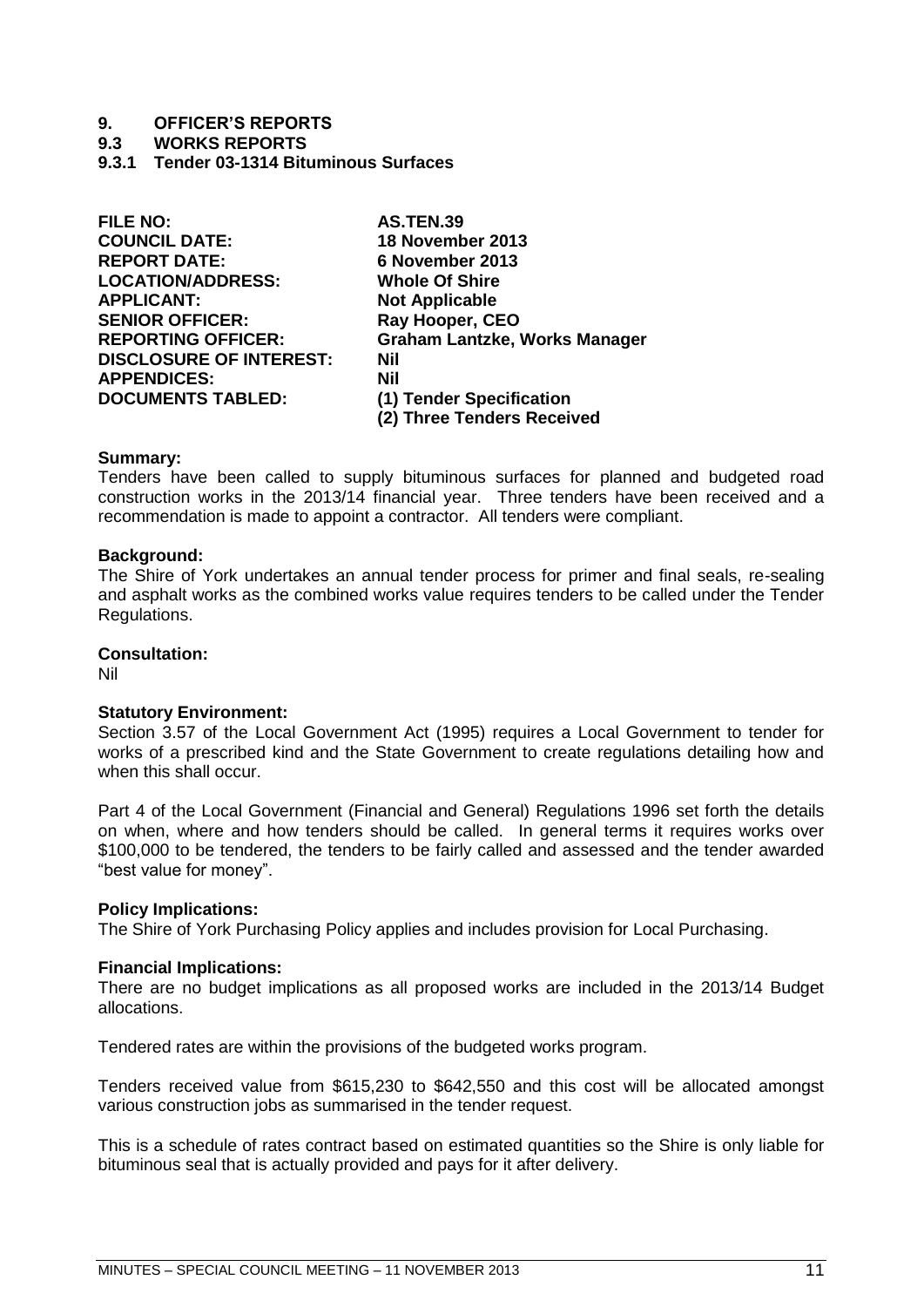# **Strategic Implications:** *The Shire of York's 2012 Strategic Community Plan -*

# *Built Environment: Enhanced Lifestyle Choices*

# *Our Vision*

*Our assets, facilities, roads and parks are well maintained and meet our requirements.*

*Our objectives and priorities are built from our shared outcomes.*

*Outcomes – Improved Quality of our Assets Objectives – Upgrade and Maintain our Infrastructure Priorities - Work towards applying safe system principles to provide and maintain safe, efficient transport, including roads, footpaths and cycle ways.*

## **Voting Requirements: Absolute Majority Required: Yes**

**Site Inspection: Site Inspection Undertaken: Not applicable**

# **Triple bottom Line Assessment:**

#### **Economic Implications:**

Good roads are essential to the economy. Getting a good price for good quality bitumen affects the quantity and quality of road services provided.

#### **Social Implications:**

Good roads are essential to the community. Getting a good price for good quality bitumen affects the quantity and quality of road services provided to the community.

# **Environmental Implications:**

Road building has environmental impacts including vegetation clearing, dust reduction and greenhouse gas emissions.

# **Comment:**

#### **Tenders**

Tenders were called on Saturday 12 October 2013 by public advertisement in the Western Australian newspaper. A tender specification was prepared and issued on the Council web site from 16 October 2013. The specification includes tender assessment guidelines.

Tenders closed on Friday 1 November 2013 at the Shire of York. No tenderers or members of the public were in attendance at the close of the tender period or the opening of tenders.

The tender has been conducted in accordance with the Act, Regulations and Shire Policy.

Tenders have been tabled under separate cover for Councillor review if required.

# **Tender Quantities**

This is effectively a schedule of rates contract where the Shire will pay for goods at the rates provided in the tender as and when the goods are delivered.

The tender has been prepared and the prices quoted on a best estimate of required bitumen sealing quantities as planned for in budgeted construction works. Actual quantities may vary from this estimate as works progress through the year and particularly if decisions are made to change projects, additional road funding becomes available or significant private works are commenced.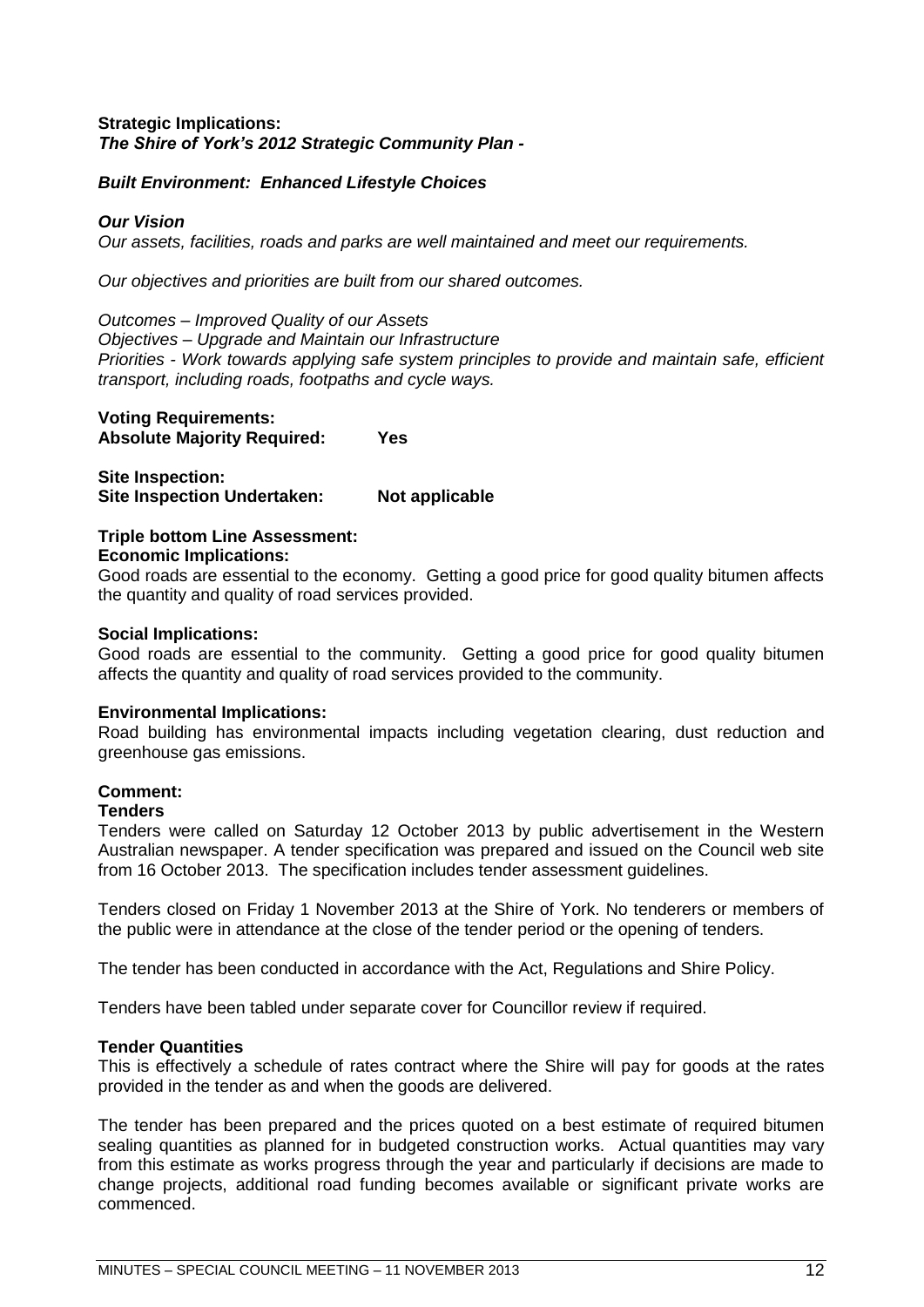The tender for instance makes no provision for any work for Main Roads WA on the York Tammin Road which at this point in time has not been committed to by either the Shire or Main Roads.

## **Tender Mandatory Compliance**

Three tenders were received from Bitutek, RNR Contracting and Boral Constructions. Tender prices are summarised in the assessment section below.

All three tenders were first assessed for compliance with mandatory tender requirements and all three tenders were found to be compliant.

Lobbying of Councillors is grounds for instant disqualification of tender and if any Councillor has been lobbied they should immediately notify the Chief Executive Officer.

### **Tender Results**

Tender price results are presented in Table 1

|                | <b>Shire of York</b>                          |                                     |                |        |                                                      |        |         |    |                    |  |
|----------------|-----------------------------------------------|-------------------------------------|----------------|--------|------------------------------------------------------|--------|---------|----|--------------------|--|
|                | <b>Tender No 03-1314</b>                      |                                     |                |        | <b>Supply and Application of Bituminous Surfaces</b> |        |         |    |                    |  |
|                | <b>Table 1. Tender Results - Tender Price</b> |                                     |                |        |                                                      |        |         |    |                    |  |
|                |                                               |                                     |                |        |                                                      |        |         |    |                    |  |
|                |                                               | Quoted Price Management Seal design | <b>Traffic</b> |        |                                                      | Reseal |         |    | <b>Primer Seal</b> |  |
|                | Tender Tenderer                               |                                     |                |        |                                                      |        |         |    |                    |  |
| 1              | Bitutek                                       | \$<br>642,550                       | Ŝ              | 40,750 | \$<br>3,000                                          | Ś      | 283,800 | Ś  | 315,000            |  |
| $\overline{2}$ | <b>RNR Contracting</b>                        | \$<br>653,456                       | Ś              | 30,576 | \$<br>2,240                                          | S      | 299,640 | Ś  | 321,000            |  |
| 3              | <b>Boral Construction</b>                     | \$<br>615,230                       | Ś              | 16,950 | \$<br>2,600                                          |        | 295,680 | \$ | 300,000            |  |
|                | <b>Minimum</b>                                | \$<br>615,230                       |                |        |                                                      |        |         |    |                    |  |

#### **Tender Qualifications**

It is normal in any tender for the tenderer to add conditions of tender or service, usually in relation to unknown or unspecified requirements. In some instances conditions of tender can show a good understanding of the required work. In other cases they may imply or cause additional costs.

Tender qualifications are as shown in Table 2.

|               | <b>Shire of York</b>                  |                                                                    |  |                                                  |              |                                      |
|---------------|---------------------------------------|--------------------------------------------------------------------|--|--------------------------------------------------|--------------|--------------------------------------|
|               | <b>Tender No 03-1314</b>              | <b>Supply and Application of Bituminous Surfaces</b>               |  |                                                  |              |                                      |
|               | <b>Table 2. Qualifying conditions</b> |                                                                    |  |                                                  |              |                                      |
|               | <b>Tenderer</b>                       | Condition                                                          |  |                                                  |              | Recommend<br>Condition<br>Acceptable |
|               |                                       |                                                                    |  | Offer to negotiate lower rates if program can be |              |                                      |
| 1             | Bitutek                               | consolidated                                                       |  |                                                  |              |                                      |
| $\mathcal{P}$ | <b>RNR Contracting</b>                | Assumed maimum of 8 visits to the shire and works                  |  |                                                  | yes          |                                      |
|               |                                       | Shire to provide traffic counts                                    |  |                                                  |              | yes                                  |
|               |                                       | Offer to discuss alternative cheaper provision for primer<br>seals |  |                                                  |              | yes                                  |
|               |                                       | Assumes generic traffic management plans.                          |  |                                                  |              | yes                                  |
|               |                                       | Adidtional cost if bitumen binder rates increased greater          |  |                                                  |              |                                      |
|               |                                       | than 7.5% over specification.                                      |  |                                                  |              | yes                                  |
|               |                                       | Unclear if traffic control is being provided by Boral or           |  |                                                  | confirm      |                                      |
| 3             | <b>Boral Construction</b>             | Shire (clause 6                                                    |  |                                                  | understandin |                                      |
|               |                                       |                                                                    |  |                                                  |              |                                      |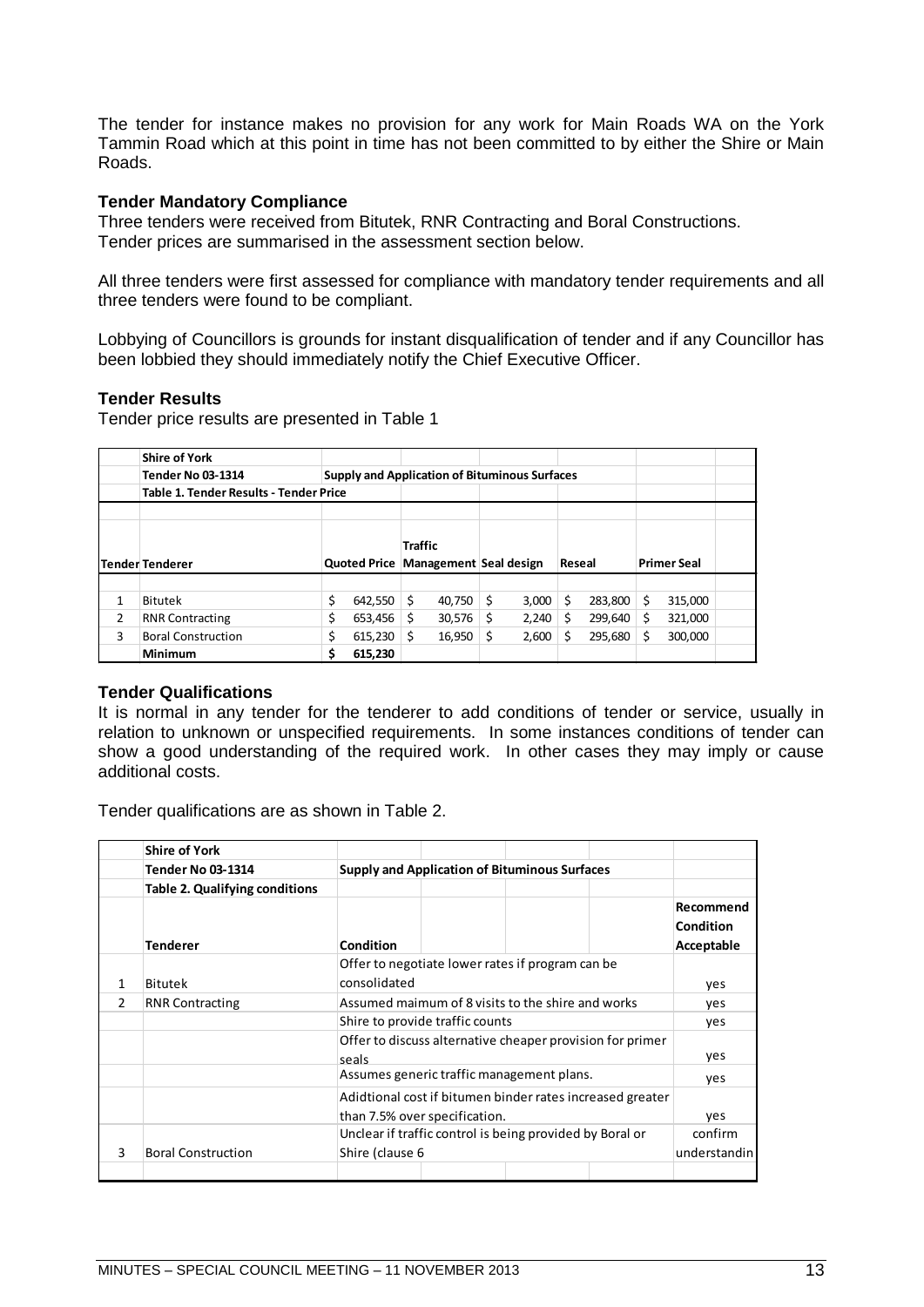With respect to bitumen binder rates two tenders have qualified that where binder rates vary from specification additional costs will be charged which is normal in a tender. The third tenderer, Boral, has not specified this however under the general provisions of the contract a price variation can be claimed anyway. A clarification from Boral has been sought.

#### **Tender Assessment**

#### **Assessment Process**

*The assessment process for the tenders is defined in Appendix A of the Request for Tender and requires each tender to be scored on the following criteria and weighting*

| Methodology           | 20%  |
|-----------------------|------|
| Experience            | 30%  |
| Capacity              | 30%  |
| Management system 20% |      |
| Total                 | 100% |

*Assessed score is then to be compared against price and best value for money determined.*

*Note it is not necessary that the lowest price tender be awarded, and the Council might reject all tenders if they deem they do not represent value for money.* 

*As a principle, and as provided for in the tender, Councillors should take into account matters of capacity, management and so forth because it could be possible that a low priced tender is unable to deliver the goods, or do so in a required time and that would expose the Shire to additional costs and risks.*

# **Qualitative Assessment**

Each of the tenders has been independently assessed by the Works Manager, Graham Lantzke against the assigned criteria and scores assigned. The Chief Executive Officer has then reviewed the assessment.

Raw assessments are not provided in this report and are retained confidentially under separate cover for review if and when required. Similarly names and identities of referees have not been published.

Tenders have been ranked as follows on qualitative criteria

|               | <b>Shire of York</b>                          |                                                      |                                     |     |          |                      |
|---------------|-----------------------------------------------|------------------------------------------------------|-------------------------------------|-----|----------|----------------------|
|               | <b>Tender No 03-1314</b>                      | <b>Supply and Application of Bituminous Surfaces</b> |                                     |     |          |                      |
|               | <b>Table 3. Qualitative Assessment</b>        |                                                      |                                     |     |          |                      |
|               |                                               | <b>Overall Rank</b>                                  | Methodology Experience              |     | Capacity | Management<br>system |
|               | weight                                        |                                                      | 20%                                 | 30% | 30%      | 20%                  |
|               |                                               |                                                      |                                     |     |          |                      |
| 1             | Bitutek                                       | 80%                                                  |                                     |     |          |                      |
| $\mathcal{P}$ | <b>RNR Contracting</b>                        | 80%                                                  |                                     |     |          |                      |
| 3             | <b>Boral Construction</b>                     | 70%                                                  |                                     |     |          |                      |
|               | <b>Maximum</b>                                |                                                      | 80% out of possible maximum of 100% |     |          |                      |
|               | Scoring 1= least favurable, 3=most favourable |                                                      |                                     |     |          |                      |
|               |                                               |                                                      |                                     |     |          |                      |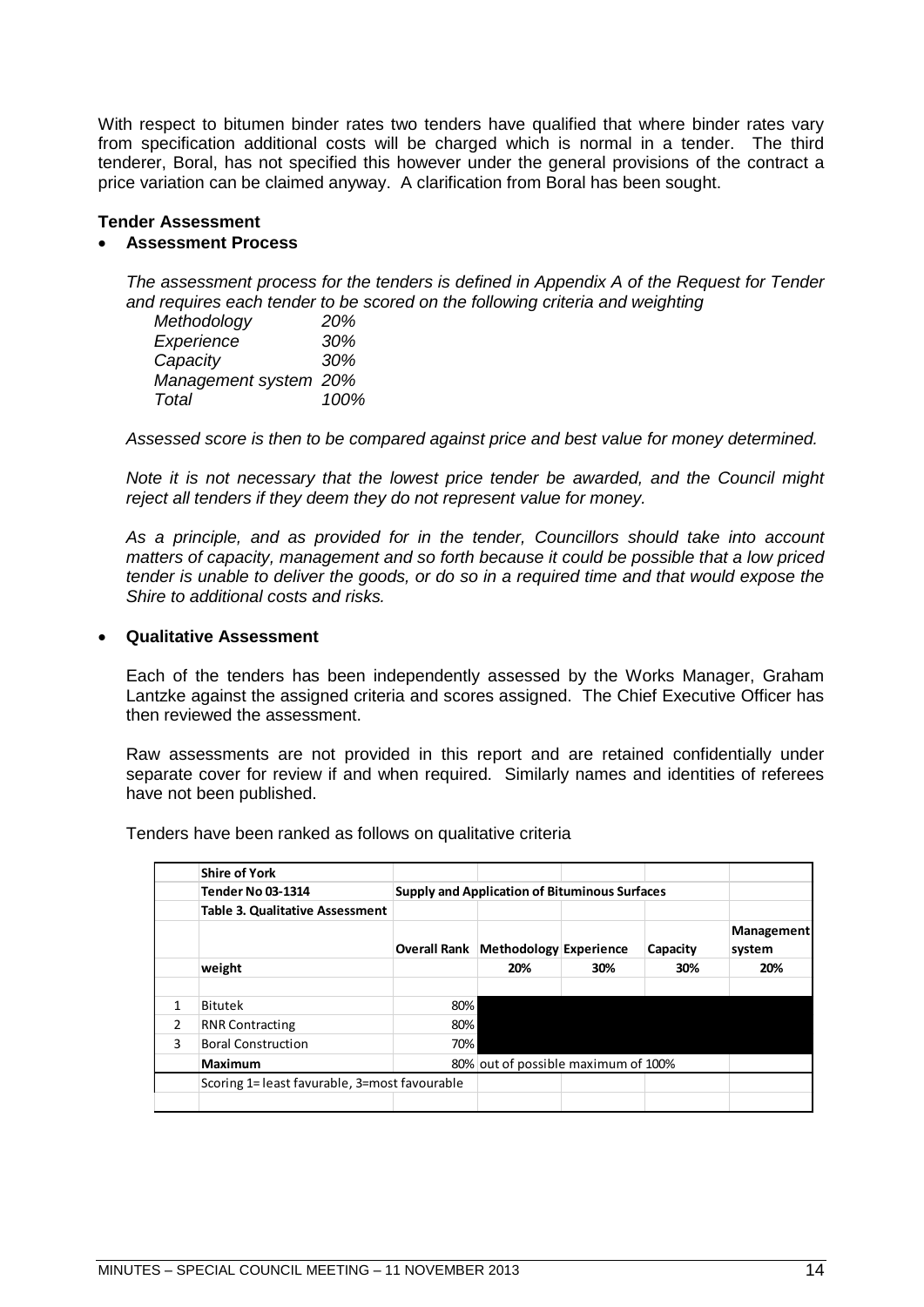# **Risk**

Principal risks to be considered include

- 1. The tenderer appointed becomes insolvent and the Shire needs to retender. Action – appointment subject to satisfactory credit check.
- 2. The tenderer appointed fails to deliver agreed services reference checks have been carried out and all companies have a good record; contract includes provisions for non acceptance and disputes
- 3. Seal quantities vary significantly and there is a cost blow out. Some variation of quantities from job to job is inevitable. Individual quantities and jobs need to be controlled within budget. Bitumen is paid for as delivered so this is a risk controlled by the Shire.

# **Reference Check**

A reference check has been performed on all three tenderers with at least two referees by the Works Manager. Referees were nominated by the tednerers. The names of referees and their statements are not published.

Reference check outcome

| <b>Bitutek</b> | Excellent             |
|----------------|-----------------------|
| <b>RNR</b>     | Excellent             |
| Boral          | Qualified – see below |

With respect to the reference check on Boral one of the referees advised that Boral service and performance was excellent but a couple of bad experiences with bitumen. The referee was very clear they believed the problem was not caused by Boral but by bad bitumen.

The tender specification provides for Council to take into account Shire of York experiences with the tenderers. This is problematic, may be misleading and may not accord with tendering guidelines because the Shire has recent experience with only one supplier and it is the nature of any contractual relationship that a single bad experience outweighs multiple good experiences. The intention of the tender process is to ensure that all of the tenders are fairly assessed without bias on their merits.

The reporting officer is not making a recommendation on Shire of York past experience because it does not provide for the three tenders to be fairly compared.

# **Credit Check**

A credit check is in progress and should be available before the Council decision is made.

# **Summary Assessment**

The lowest price tender is from Boral for \$615,230. The second lowest is from Bitutek for \$642,550. Prices are excluding goods and services tax.

If the Shire lays more primer seal than expected this advantage will shift further to Boral because the Boral rate for primer seal is lower. If the Shire lays more reseal than estimated the advantage will shift towards Bitutek. However in both cases this is a marginal consideration and quantities would have to substantially change (more than 200%) to make material difference to the price assessment.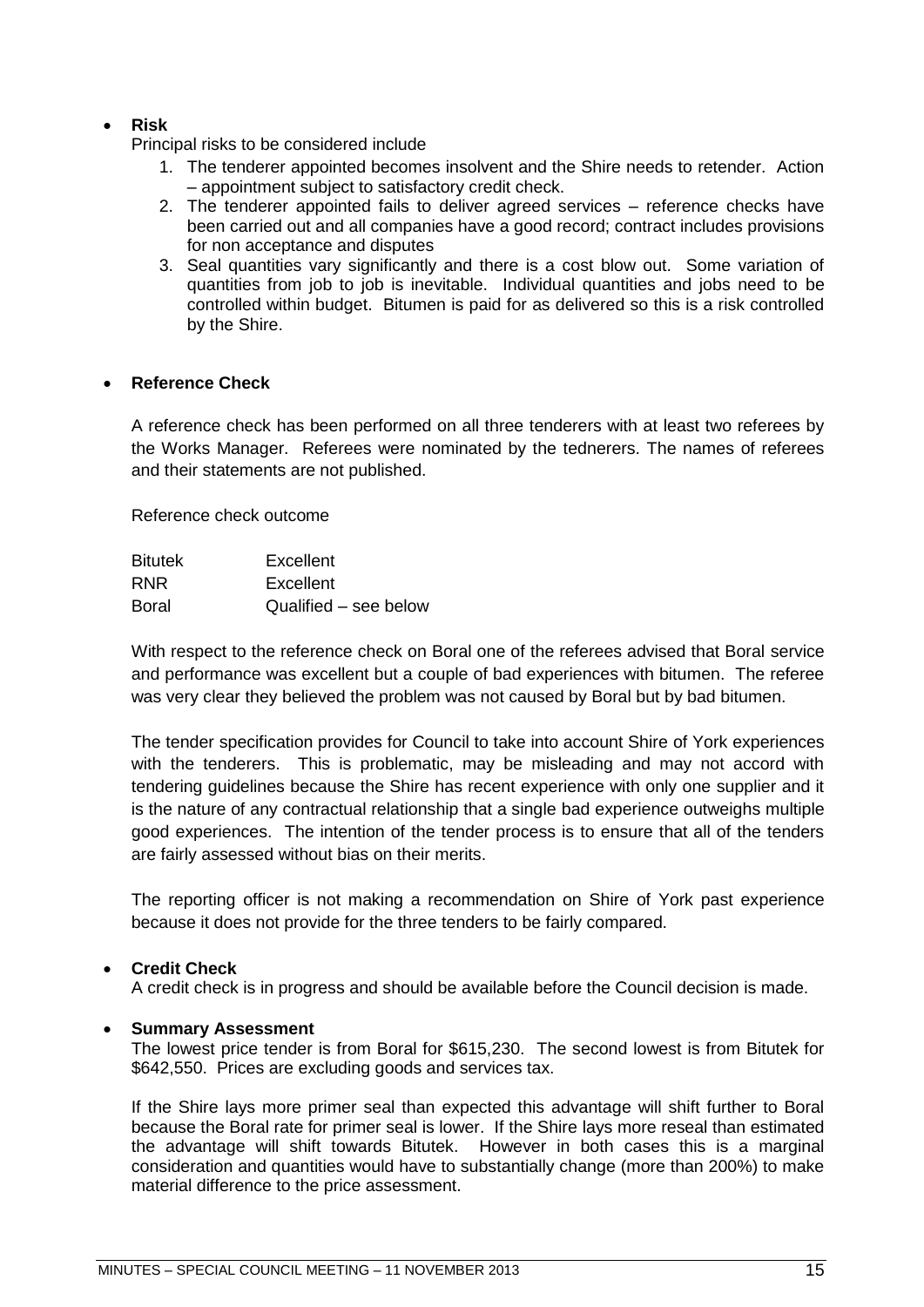Both Bitutek and RNR have advised they can offer primer seal at a lower price subject to negotiation about the specification. However any such negotiation would corrupt the tender process therefore this can't be counted on.

On qualitative assessment the three tenderers are much alike. Bitutek is weakest in experience but offers a no frills very workable methodology and has an excellent reputation. Boral is the more experienced and larger company but has a slightly poorer reputation and the methodology statement is inferior.

On substance of tenders it is recommended the Shire of York will get best value for money from Boral.

**RESOLUTION 011113**

**Moved: Cr Smythe**  Seconded: Cr Duperouzel

*"That Council:*

- *1. Award Tender Number 03-1314 - Supply and Application of Bituminous Surfaces to Boral Construction Materials group Ltd for the price of \$615,230 excluding goods and services tax for the estimated quantities specified; and subject to a satisfactory credit check and subject to Boral providing a written guarantee that they can and will provide sealing services to meet the timeframes set and required by the Shire of York.*
- *2. Thank all tenderers for their submissions.*

*Advice Note:*

- *1. If not a quality outcome in 2013/14 Boral be excluded from future sealing contracts.*
- *2. Boral to provide full cover seal and supervision of all works."*

*CARRIED: 4/0*